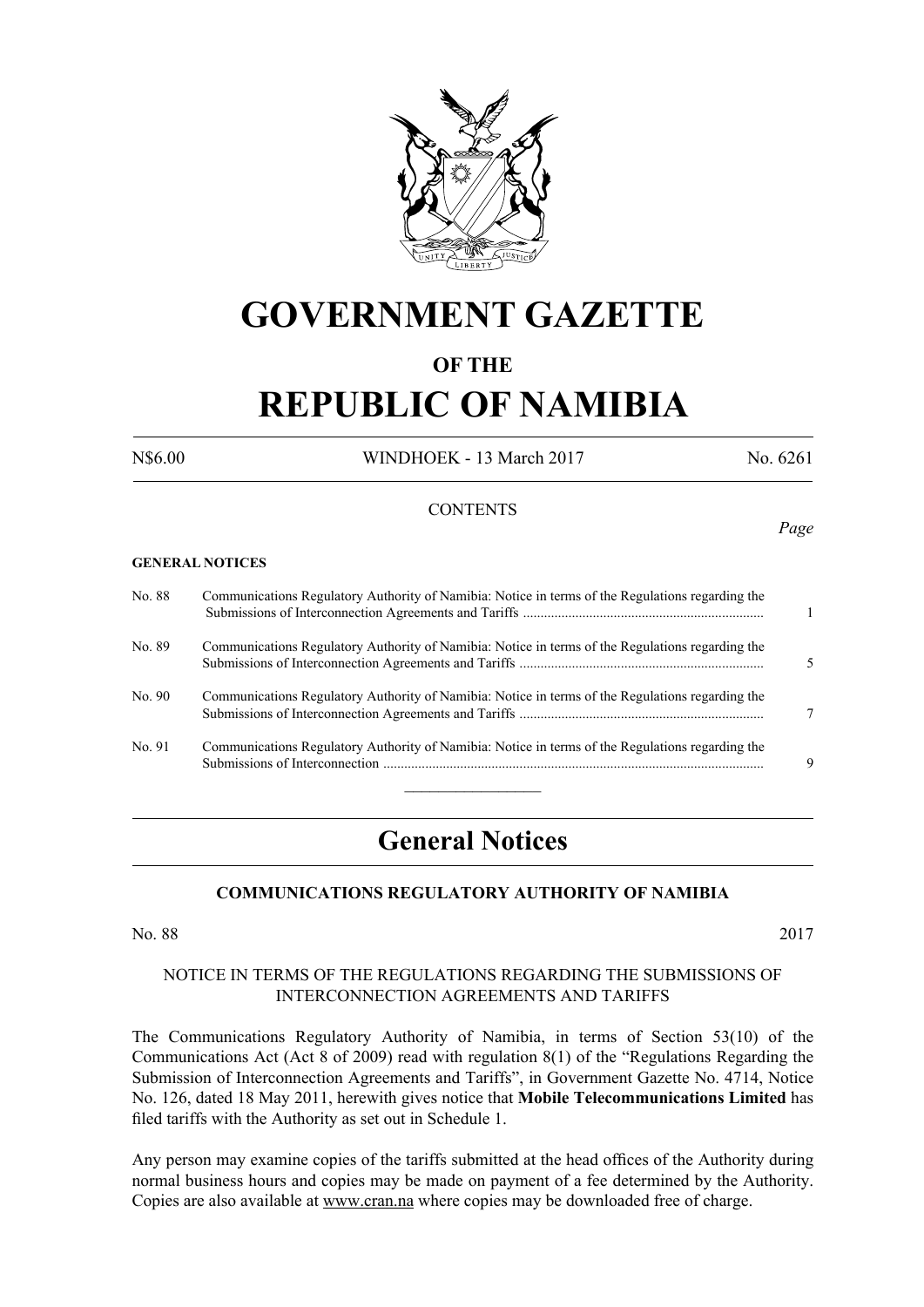The public may submit in writing to the Authority written comments within fourteen (14) days from the date of publication of this notice in the *Gazette*.

**Mobile Telecommunications Limited** may submit, in writing to the Authority, a response to any written comments within fourteen (14) days from the lapsing of the time to submit written submissions.

All written submissions must contain the name and contact details of the person making the written submissions and the name and contact details of the person for whom the written submissions is made, if different and be clear and concise.

All written submissions and reply comments must be made either physically or electronically –

- (1) by hand to the head offices of the Authority, namely Communication House, 56 Robert Mugabe Avenue, Windhoek;
- (2) by post to the head offices of the Authority, namely Private Bag 13309, Windhoek 9000;
- (3) by electronic mail to the following address:  $\text{legal}(\partial \text{cran} \cdot \text{na})$ ; and
- (4) by facsimile to the following facsimile number:  $+26461222790$ .
- (5) by fax to e-mail to: 0886550852

# **F. K. MBANDEKA CHIEF EXECUTIVE OFFICER COMMUNICATIONS REGULATORY AUTHORITY**

#### **SCHEDULE 1**

## **SUBMISSION OF PROPOSED TARIFFS BY MOBILE TELECOMMUNICATIONS LIMITED COMMUNICATIONS ACT, 2009**

The following are the proposed tariffs as submitted by Mobile Telecommunications Limited:

#### **Connect Packages**

| <b>Service Plan</b>       | <b>Current Subscription fees VAT</b><br>Excl. NS | <b>New Subscription fees VAT</b><br>excl. N\$ |
|---------------------------|--------------------------------------------------|-----------------------------------------------|
| Connect 100 Active        | 179.00                                           | 195.00                                        |
| Connect 100 Leisure       | 139.00                                           | 149.00                                        |
| Connect 1000 Pioneer      | 1,200.00                                         | 1,279.00                                      |
| Connect 250 Achiever      | 375.00                                           | 399.00                                        |
| Connect 50 Freedom        | 119.00                                           | 127.00                                        |
| Connect 50 Leisure        | 69.00                                            | 75.00                                         |
| Connect 50 Lite           | 50.00                                            | 54.00                                         |
| Connect 500 Leadership    | 700.00                                           | 749.00                                        |
| <b>Connect Duet</b>       | 869.00                                           | 929.00                                        |
| <b>Connect Duet Lite</b>  | 599.00                                           | 639.00                                        |
| Connect Media 100         | 89.50                                            | 96.00                                         |
| Connect Media 250         | 187.50                                           | 199.00                                        |
| Connect Media 500         | 350.00                                           | 375.00                                        |
| <b>Connect SmartPhone</b> | 399.00                                           | 429.00                                        |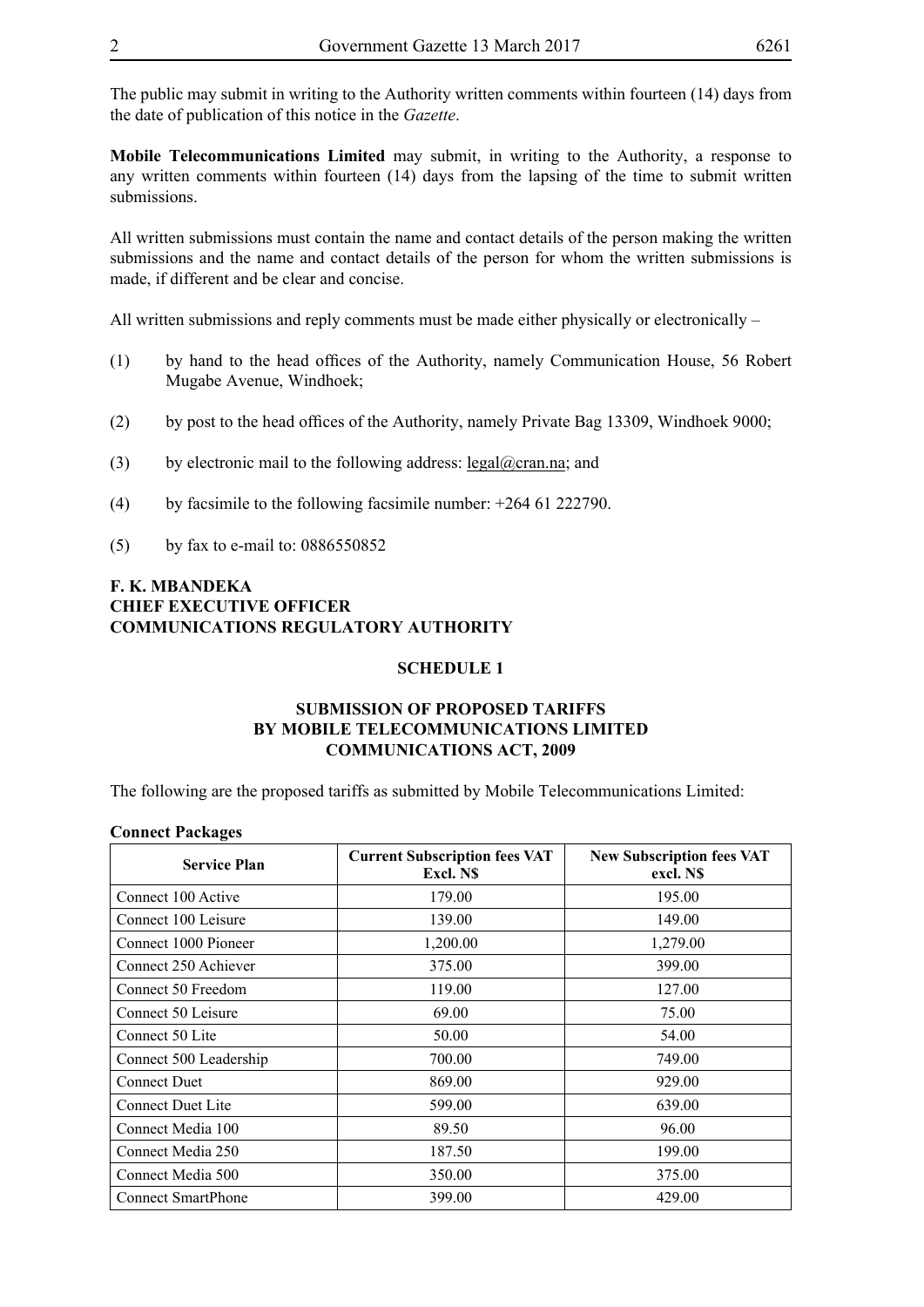| Connect SmartPhone Lite        | 249.00 | 269.00 |
|--------------------------------|--------|--------|
| <b>Connect SmartPhone Plus</b> | 749.00 | 799.00 |

# **Mobiz Packages**

| <b>Service Plan</b>        | <b>Current Subscription fees VAT</b><br>Excl. NS | New Subscription fees VAT excl.<br>N\$ |
|----------------------------|--------------------------------------------------|----------------------------------------|
| Mobiz 100                  | 79.00                                            | 85.00                                  |
| Mobiz 200                  | 159.00                                           | 169.00                                 |
| Mobiz 300                  | 249.00                                           | 269.00                                 |
| Mobiz 600                  | 399.00                                           | 429.00                                 |
| Mobiz 900                  | 749.00                                           | 799.00                                 |
| Mobiz 1500                 | 1,299.00                                         | 1,389.00                               |
| Mobiz Duet 600             | 599.00                                           | 639.00                                 |
| Mobiz Duet 900             | 869.00                                           | 929.00                                 |
| Mobiz 2GB TurboBoost       | 179.00                                           | 195.00                                 |
| Mobiz 6GB TurboBoost       | 349.00                                           | 375.00                                 |
| Mobiz 20GB TurboBoost      | 549.00                                           | 589.00                                 |
| Mobiz Unlimited TurboBoost | 999.00                                           | 1,069.00                               |

# **Netman Packages**

| <b>Service Plan</b>           | <b>Current Subscription fees VAT</b><br>Excl. N\$ | <b>New Subscription fees VAT</b><br>excl. N\$ |
|-------------------------------|---------------------------------------------------|-----------------------------------------------|
| NetMan                        | 99.00                                             | 107.00                                        |
| NetMan 1GB                    | 149.00                                            | 159.00                                        |
| NetMan 1GB Plus               | 499.00                                            | 535.00                                        |
| NetMan 2GB                    | 199.00                                            | 215.00                                        |
| NetMan 2GB Plus               | 549.00                                            | 589.00                                        |
| NetMan 2GB TB                 | 179.00                                            | 195.00                                        |
| NetMan 4G Extreme             | 399.00                                            | 429.00                                        |
| NetMan 4G Extreme Plus        | 749.00                                            | 799.00                                        |
| NetMan 4G Unlimited           | 999.00                                            | 1,069.00                                      |
| NetMan 4G Unlimited Plus      | 1,349.00                                          | 1,439.00                                      |
| NetMan 5GB Giant              | 349.00                                            | 375.00                                        |
| NetMan 5GB Giant Plus         | 699.00                                            | 749.00                                        |
| NetMan Home                   | 499.00                                            | 535.00                                        |
| NetMan Home 2                 | 399.00                                            | 429.00                                        |
| NetMan Home 4G                | 599.00                                            | 639.00                                        |
| NetMan Home 4G Plus           | 949.00                                            | 1,019.00                                      |
| NetMan Home 4G Unlimited      | 999.00                                            | 1,069.00                                      |
| NetMan Home 4G Unlimited Plus | 1,349.00                                          | 1,439.00                                      |
| NetMan Home Plus 2            | 749.00                                            | 799.00                                        |
| NetMan Media 1GB              | 299.00                                            | 319.00                                        |
| NetMan Media 2GB              | 399.00                                            | 429.00                                        |
| NetMan Media 4G Extreme       | 499.00                                            | 535.00                                        |
| NetMan Media 5GB              | 449.00                                            | 479.00                                        |
| NetMan Plus                   | 449.00                                            | 479.00                                        |
| NetMan Unlimited              | 849.00                                            | 909.00                                        |
| NetMan Unlimited Plus         | 1,199.00                                          | 1279.00                                       |
| NetMan 2GB TB                 | 179.00                                            | 195.00                                        |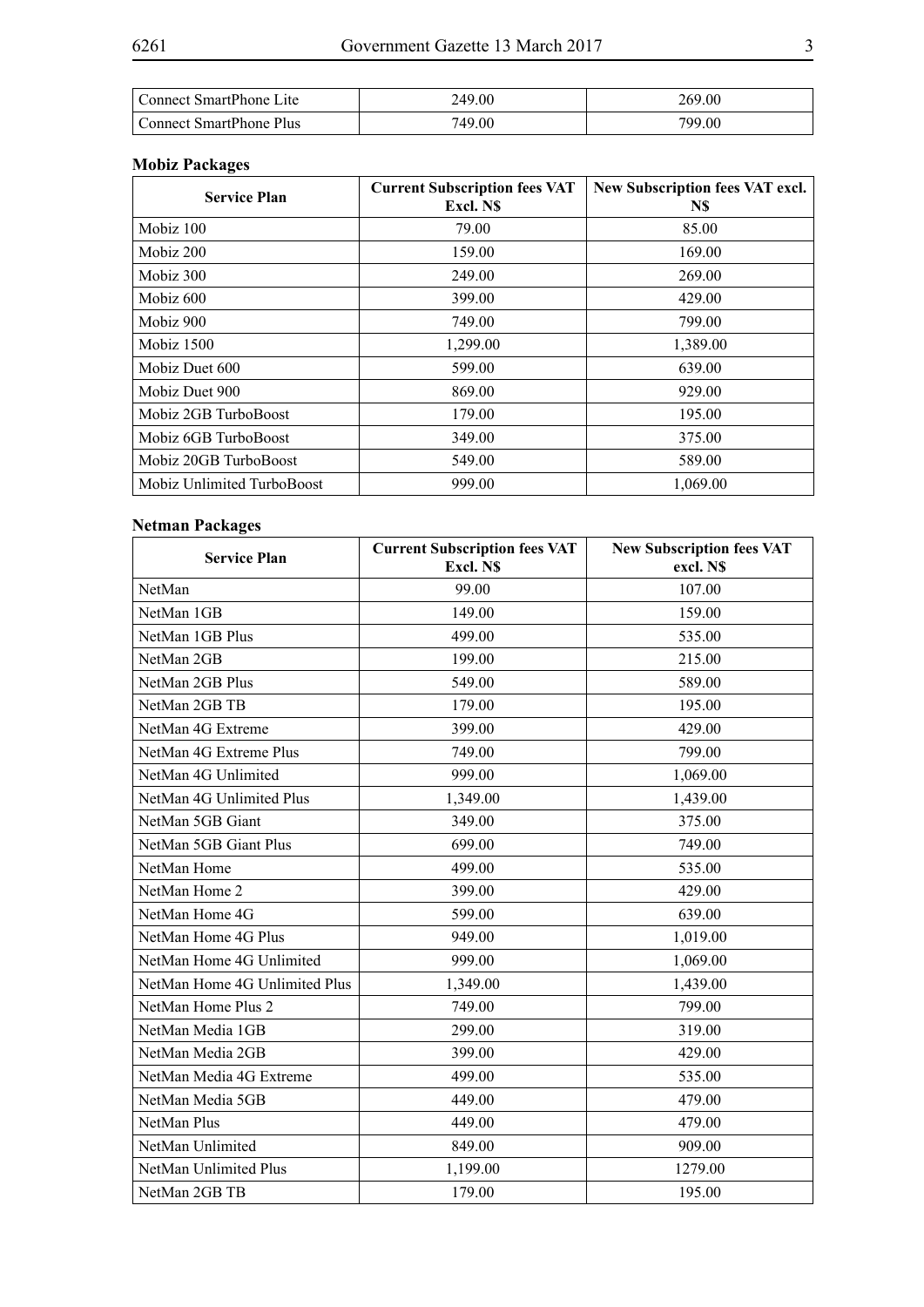| NetMan 6GB TB       | 349.00 | 375.00  |
|---------------------|--------|---------|
| l NetMan 20GB TB    | 549.00 | 589.00  |
| NetMan Unlimited TB | 999.00 | 1069.00 |

# **OfficeBox Packages**

| <b>Service Plan</b>                  | <b>Current Subscription fees VAT</b><br>Excl. N\$ | <b>New Subscription fees VAT</b><br>excl. N\$ |
|--------------------------------------|---------------------------------------------------|-----------------------------------------------|
| Office Box 3G 1000 Lite              | 314.00                                            | 339.00                                        |
| Office Box 3G 1000 Plus              | 584.10                                            | 625.00                                        |
| Office Box 3G 500 Lite               | 224.10                                            | 240.00                                        |
| Office Box 3G 500 Plus               | 535.00                                            | 575.00                                        |
| Office Box 3G 5000 Lite              | 349.00                                            | 375.00                                        |
| Office Box 3G 5000 Plus              | 699.00                                            | 749.00                                        |
| Office Box 3G Lite                   | 149.00                                            | 159.00                                        |
| Office Box 3G Plus                   | 549.00                                            | 589.00                                        |
| Office Box 4G Extreme                | 399.00                                            | 429.00                                        |
| Office Box 4G Extreme Plus           | 749.00                                            | 799.00                                        |
| Office Box 4G Unlimited              | 999.00                                            | 1,069.00                                      |
| Office Box 4G Unlimited Plus         | 1,349.00                                          | 1,439.00                                      |
| Office Box Duet                      | 869.00                                            | 929.00                                        |
| Office Box Duet Lite                 | 599.00                                            | 639.00                                        |
| Office Box Lite                      | 150.00                                            | 160.00                                        |
| Office Box Net and Fax               | 375.00                                            | 399.00                                        |
| Office Box SmartPhone                | 399.00                                            | 429.00                                        |
| Office Box SmartPhone Lite           | 249.00                                            | 269.00                                        |
| Office Box SmartPhone Plus           | 749.00                                            | 799.00                                        |
| Office Box Unlimited                 | 849.00                                            | 909.00                                        |
| Office Box Unlimited Plus            | 1,199.00                                          | 1,279.00                                      |
| Office Box Voice                     | 150.00                                            | 160.00                                        |
| Office Box Voice & E-Mail            | 239.00                                            | 255.00                                        |
| Office Box Voice 3G Lite             | 150.00                                            | 160.00                                        |
| Office Box Voice 3G Plus             | 150.00                                            | 160.00                                        |
| Office Box Zone                      | 649.00                                            | 695.00                                        |
| Office Box Zone 4G                   | 599.00                                            | 639.00                                        |
| Office Box Zone 4G Plus              | 949.00                                            | 1,019.00                                      |
| Office Box Zone 4G Unlimited         | 999.00                                            | 1,069.00                                      |
| Office Box Zone 4G Unlimited<br>Plus | 1,349.00                                          | 1,439.00                                      |
| Office Box Zone Plus                 | 999.00                                            | 1,069.00                                      |

# **Select Packages**

| <b>Service Plan</b> | <b>Current Subscription fees VAT</b><br>Excl. NS | <b>New Subscription fees VAT</b><br>excl. NS |
|---------------------|--------------------------------------------------|----------------------------------------------|
| Select S            | 159.00                                           | 169.00                                       |
| Select M            | 249.00                                           | 269.00                                       |
| Select L            | 399.00                                           | 429.00                                       |
| Select XL           | 749.00                                           | 799.00                                       |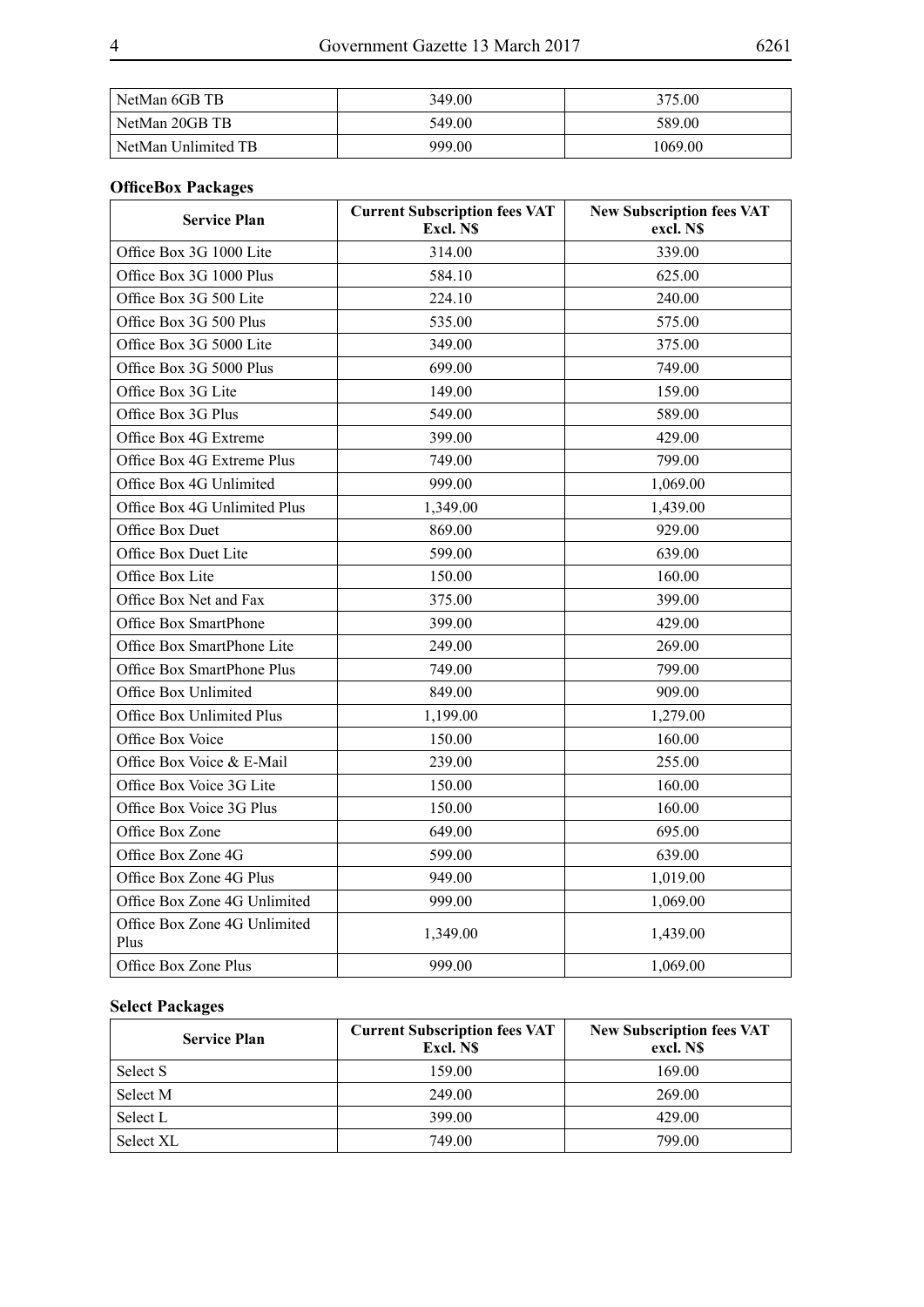#### **Dual packages:**

| <b>Service Plan</b> | <b>Current Subscription fees VAT</b><br>Excl. NS | <b>Proposed Subscription fees</b><br>VAT excl. NS |
|---------------------|--------------------------------------------------|---------------------------------------------------|
| Duet M              | 599.00                                           | 639.00                                            |
| Duet L              | 869.00                                           | 929.00                                            |

#### **SmartShare Packages**

| <b>Service Plan</b>      | <b>Current Subscription fees VAT</b><br>Excl. NS | New Subscription fees VAT excl.<br>N\$ |
|--------------------------|--------------------------------------------------|----------------------------------------|
| SmartShare 100           | 100.00                                           | 107.00                                 |
| SmartShare 200           | 200.00                                           | 215.00                                 |
| SmartShare 300           | 300.00                                           | 319.00                                 |
| SmartShare 600           | 600.00                                           | 639.00                                 |
| SmartShare 4             | 399.00                                           | 429.00                                 |
| SmartShare 7             | 649.00                                           | 689.00                                 |
| SmartShare 20            | 799.00                                           | 855.00                                 |
| SmartShare 4 TurboBoost  | 399.00                                           | 429.00                                 |
| SmartShare 20 TurboBoost | 799.00                                           | 855.00                                 |

Please note that the full tariff submission including the terms and conditions and the remedies available to the consumers can be obtained from the Authority

 $\overline{\phantom{a}}$  , where  $\overline{\phantom{a}}$ 

# **COMMUNICATIONS REGULATORY AUTHORITY OF NAMIBIA**

No. 89 2017

# NOTICE IN TERMS OF THE REGULATIONS REGARDING THE SUBMISSIONS OF INTERCONNECTION AGREEMENTS AND TARIFFS

The Communications Regulatory Authority of Namibia, in terms of Section 53(10) of the Communications Act (Act 8 of 2009) read with regulation 8(1) of the "Regulations Regarding the Submission of Interconnection Agreements and Tariffs", in Government Gazette No. 4714, Notice No. 126, dated 18 May 2011, herewith gives notice that **Mobile Telecommunications Limited** has filed tariffs with the Authority as set out in Schedule 1.

Any person may examine copies of the tariffs submitted at the head offices of the Authority during normal business hours and copies may be made on payment of a fee determined by the Authority. Copies are also available at www.cran.na where copies may be downloaded free of charge.

The public may submit in writing to the Authority written comments within fourteen (14) days from the date of publication of this notice in the *Gazette*.

**Mobile Telecommunications Limited** may submit, in writing to the Authority, a response to any written comments within fourteen (14) days from the lapsing of the time to submit written submissions.

All written submissions must contain the name and contact details of the person making the written submissions and the name and contact details of the person for whom the written submissions is made, if different and be clear and concise.

All written submissions and reply comments must be made either physically or electronically –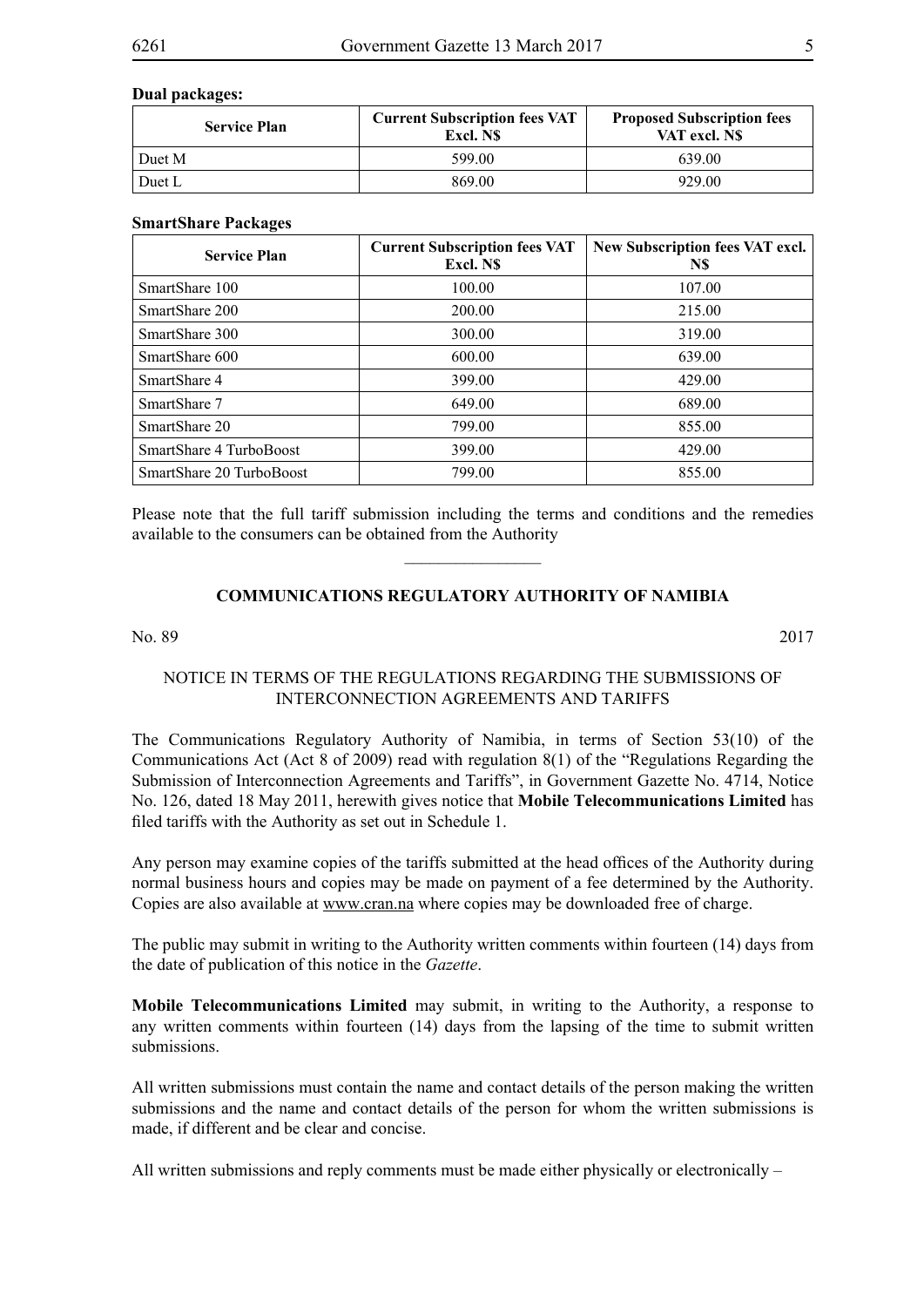- (1) by hand to the head offices of the Authority, namely Communication House, 56 Robert Mugabe Avenue, Windhoek;
- (2) by post to the head offices of the Authority, namely Private Bag 13309, Windhoek 9000;
- (3) by electronic mail to the following address:  $\text{legal@cran.na}$ ; and
- (4) by facsimile to the following facsimile number:  $+264$  61 222790.
- (5) by fax to e-mail to: 0886550852

# **F. K. MBANDEKA CHIEF EXECUTIVE OFFICER COMMUNICATIONS REGULATORY AUTHORITY**

#### **SCHEDULE 1**

### **SUBMISSION OF PROPOSED TARIFFS BY TELECOM NAMIBIA LIMITED COMMUNICATIONS ACT, 2009**

The following are the proposed tariffs as submitted by Mobile Telecommunications Limited:

TARIFF AMENDMENT TO PREPAID PRODUCTS, BUNDLES and SERVICES.

#### **Aweh Opt-in Bundles:**

| <b>Aweh Bundles</b> | <b>Current Subscription fees VAT</b><br>Excl. N\$ | New Subscription fees VAT excl.<br>N\$ |
|---------------------|---------------------------------------------------|----------------------------------------|
| Oka                 | 6.00                                              | 7.00                                   |
| Go                  | 12.00                                             | 13.00                                  |
| Prime               | 30.00                                             | 32.00                                  |
| Gig                 | 30.00                                             | 32.00                                  |
| Super               | 50.00                                             | 53.00                                  |

#### **Prepaid Happy Hour**

|                        |          | Current Subscription fees VAT   New Subscription fees VAT excl. |
|------------------------|----------|-----------------------------------------------------------------|
|                        | Excl. NS | N\$                                                             |
| Happy Hour for Prepaid | 10.00    | 1.00                                                            |

#### **Netman Prepaid Data Bundles**

| <b>NetMan prepaid Data Bundles</b> | <b>Current Subs VAT Excl</b> | New Suggested Subs VAT excl. |
|------------------------------------|------------------------------|------------------------------|
| Dav                                | 29.00                        | 31.00                        |
| 3 Day                              | 79.00                        | 85.00                        |
| 7 Dav                              | 149.00                       | 159.00                       |

#### **Prepaid BlackBerry Opt-in Bundles:**

| <b>BlackBerry PrePaid</b> | <b>Current Subscription fees VAT</b><br>Excl. NS | New Subscription fees VAT excl.<br>N\$ |  |
|---------------------------|--------------------------------------------------|----------------------------------------|--|
| Complete 7                | 19.00                                            | 21.00                                  |  |
| Complete 30               | 59.00                                            | 63.00                                  |  |
| Absolute 7                | 39.00                                            | 42.00                                  |  |
| Absolute 30               | 99.00                                            | 106.00                                 |  |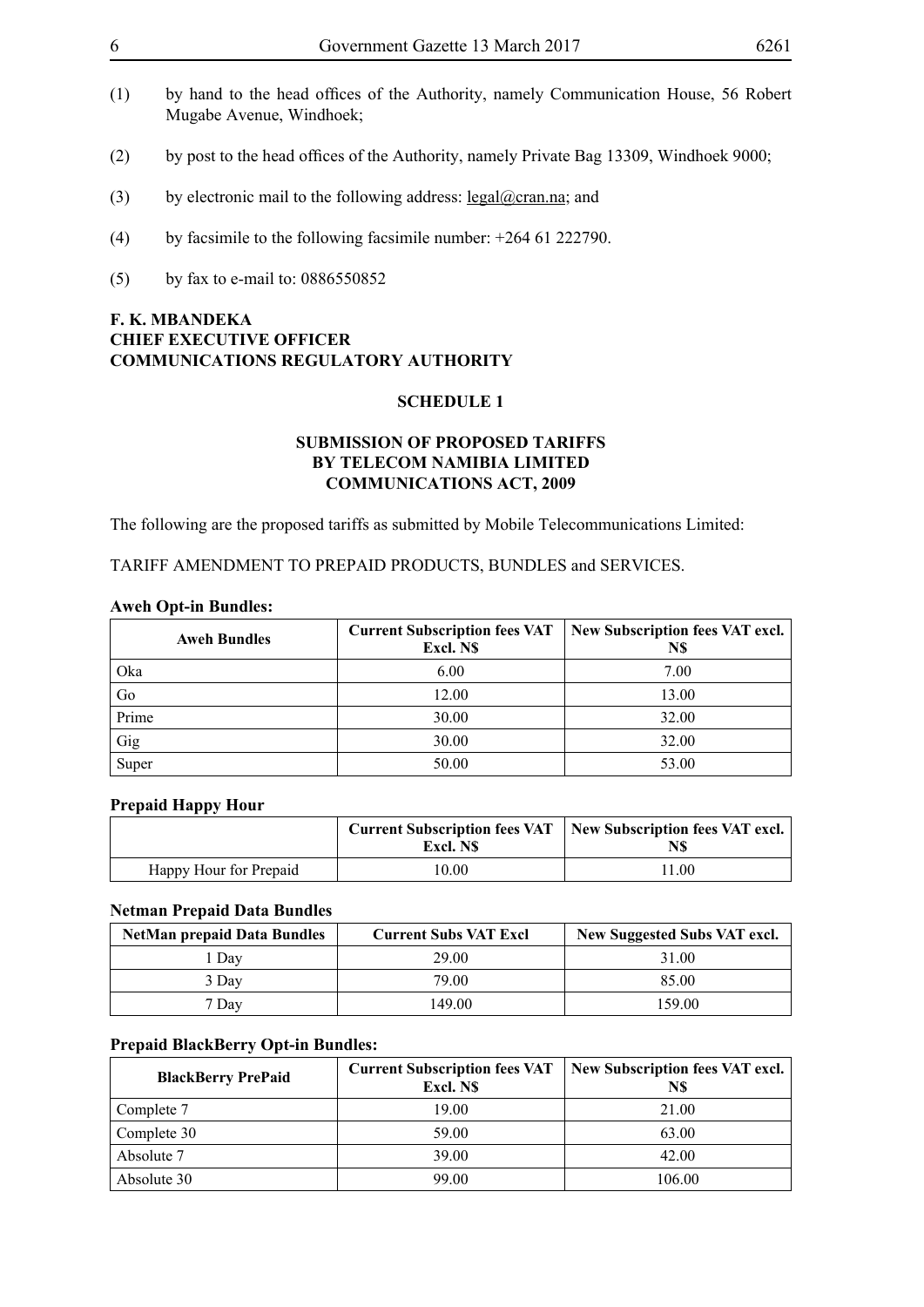Please note that the full tariff submission including the terms and conditions and the remedies available to the consumers can be obtained from the Authority

 $\overline{\phantom{a}}$  , where  $\overline{\phantom{a}}$ 

#### **COMMUNICATIONS REGULATORY AUTHORITY OF NAMIBIA**

No. 90 2017

### NOTICE IN TERMS OF THE REGULATIONS REGARDING THE SUBMISSIONS OF INTERCONNECTION AGREEMENTS AND TARIFFS

The Communications Regulatory Authority of Namibia, in terms of Section 53(10) of the Communications Act (Act 8 of 2009) read with regulation 8(1) of the "Regulations Regarding the Submission of Interconnection Agreements and Tariffs", in Government Gazette No. 4714, Notice No. 126, dated 18 May 2011, herewith gives notice that **Mobile Telecommunications Limited** has filed tariffs with the Authority as set out in Schedule 1.

Any person may examine copies of the tariffs submitted at the head offices of the Authority during normal business hours and copies may be made on payment of a fee determined by the Authority. Copies are also available at www.cran.na where copies may be downloaded free of charge.

The public may submit in writing to the Authority written comments within fourteen (14) days from the date of publication of this notice in the *Gazette*.

**Mobile Telecommunications Limited** may submit, in writing to the Authority, a response to any written comments within fourteen (14) days from the lapsing of the time to submit written submissions.

All written submissions must contain the name and contact details of the person making the written submissions and the name and contact details of the person for whom the written submissions is made, if different and be clear and concise.

All written submissions and reply comments must be made either physically or electronically –

- (1) by hand to the head offices of the Authority, namely Communication House, 56 Robert Mugabe Avenue, Windhoek;
- (2) by post to the head offices of the Authority, namely Private Bag 13309, Windhoek 9000;
- (3) by electronic mail to the following address: legal@cran.na; and
- (4) by facsimile to the following facsimile number: +264 61 222790.
- (5) by fax to e-mail to: 0886550852

**F. K. MBANDEKA CHIEF EXECUTIVE OFFICER COMMUNICATIONS REGULATORY AUTHORITY**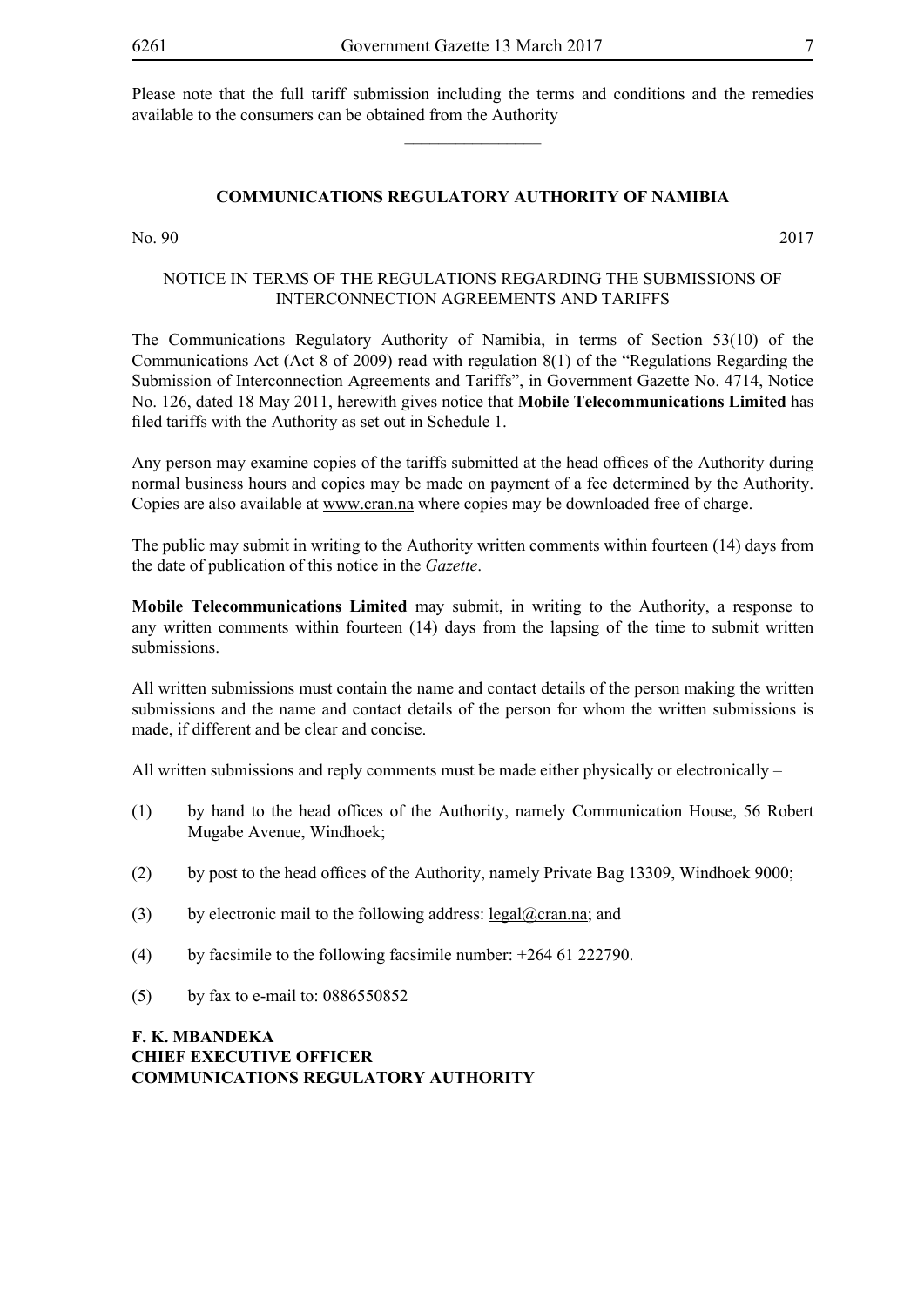#### **SCHEDULE 1**

## **SUBMISSION OF PROPOSED TARIFFS BY MOBILE TELECOMMUNICATIONS LIMITED COMMUNICATIONS ACT, 2009**

The following are the proposed tariffs as submitted by Mobile Telecommunications Limited:

| Data Bundle MB with Validity<br>60 days  | <b>Current Subs VAT Excl</b> | New Suggested Subs VAT excl. |  |
|------------------------------------------|------------------------------|------------------------------|--|
| 40                                       | 12.00                        | 13.00                        |  |
| 80                                       | 19.00                        | 20.00                        |  |
| 400                                      | 79.00                        | 85.00                        |  |
| 800                                      | 129.00                       | 139.00                       |  |
| 1,536                                    | 219.00                       | 235.00                       |  |
| 3,072                                    | 329.00                       | 353.00                       |  |
| 15,360                                   | 999.00                       | 1,069.00                     |  |
| Data Bundle MB with Validity<br>120 days | <b>Current Subs VAT Excl</b> | New Suggested Subs VAT excl. |  |
| 60                                       | 15.00                        | 16.00                        |  |
| 100                                      | 23.00                        | 25.00                        |  |
| 200                                      | 35.00                        | 38.00                        |  |

#### **ANNEX A: Data Bundle Pricing**

## **ANNEX B: Voice Bundle Pricing**

| <b>SA International Voice Bundle</b>                      | <b>Current Subscription fees VAT</b><br>Excl. N\$ | New Subscription fees VAT excl.<br>N\$        |  |
|-----------------------------------------------------------|---------------------------------------------------|-----------------------------------------------|--|
| 30                                                        | 79.00                                             | 85.00                                         |  |
| 50                                                        | 129.00                                            | 139.00                                        |  |
| 100                                                       | 239.00                                            | 255.00                                        |  |
| 200                                                       | 419.00                                            | 447.00                                        |  |
| 300                                                       | 595.00                                            | 635.00                                        |  |
| Angola, EU and China<br><b>International Voice Bundle</b> | <b>Current Subscription fees VAT</b><br>Excl. N\$ | <b>New Subscription fees VAT</b><br>excl. N\$ |  |
| 30                                                        | 89.00                                             | 95.00                                         |  |
| 50                                                        | 139.00                                            | 149.00                                        |  |
| 100                                                       | 249.00                                            | 265.00                                        |  |
| 200                                                       |                                                   |                                               |  |
|                                                           | 449.00                                            | 484.00                                        |  |

Please note that the full tariff submission including the terms and conditions and the remedies available to the consumers can be obtained from the Authority.

 $\overline{\phantom{a}}$  , where  $\overline{\phantom{a}}$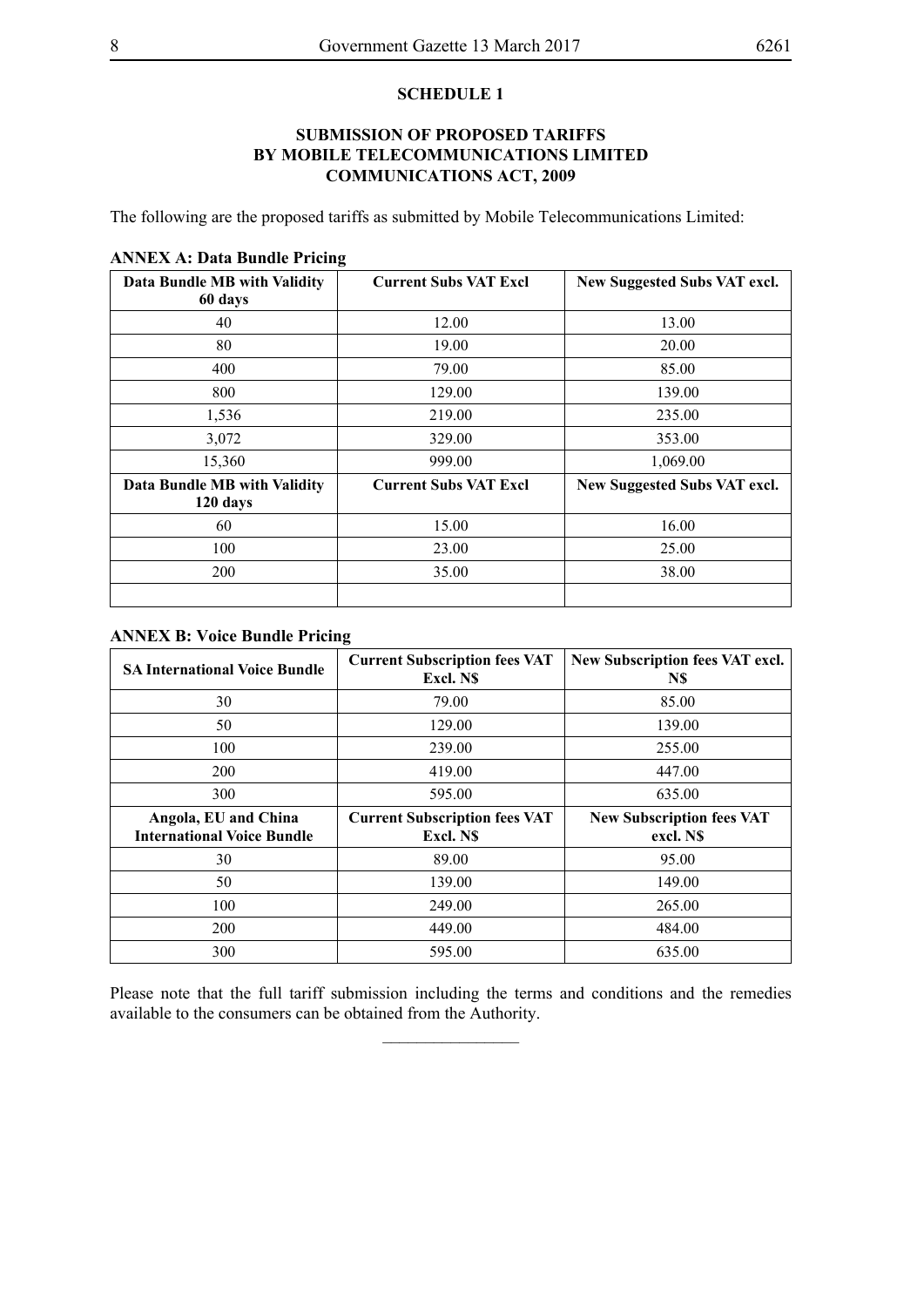#### **COMMUNICATIONS REGULATORY AUTHORITY OF NAMIBIA**

No. 91 2017

#### NOTICE IN TERMS OF THE REGULATIONS REGARDING THE SUBMISSIONS OF INTERCONNECTION AGREEMENTS AND TARIFFS

The Communications Regulatory Authority of Namibia, in terms of Section 53(10) of the Communications Act (Act 8 of 2009) read with regulation 8(1) of the "Regulations Regarding the Submission of Interconnection Agreements and Tariffs", in Government Gazette No. 4714, Notice No. 126, dated 18 May 2011, herewith gives notice that **Paratus Telecommunications (Pty) Ltd** has filed tariffs with the Authority as set out in Schedule 1.

Any person may examine copies of the tariffs submitted at the head offices of the Authority during normal business hours and copies may be made on payment of a fee determined by the Authority. Copies are also available at www.cran.na where copies may be downloaded free of charge.

The public may submit in writing to the Authority written comments within fourteen (14) days from the date of publication of this notice in the *Gazette*.

**Paratus Telecommunications (Pty) Ltd** may submit, in writing to the Authority, a response to any written comments within fourteen (14) days from the lapsing of the time to submit written submissions.

All written submissions must contain the name and contact details of the person making the written submissions and the name and contact details of the person for whom the written submissions is made, if different and be clear and concise.

All written submissions and reply comments must be made either physically or electronically –

- (1) by hand to the head offices of the Authority, namely Communication House, 56 Robert Mugabe Avenue, Windhoek;
- (2) by post to the head offices of the Authority, namely Private Bag 13309, Windhoek 9000;
- (3) by electronic mail to the following address: legal@cran.na; and
- (4) by facsimile to the following facsimile number:  $+264$  61 222790.
- (5) by fax to e-mail to: 0886550852

# **F. K. MBANDEKA CHIEF EXECUTIVE OFFICER COMMUNICATIONS REGULATORY AUTHORITY**